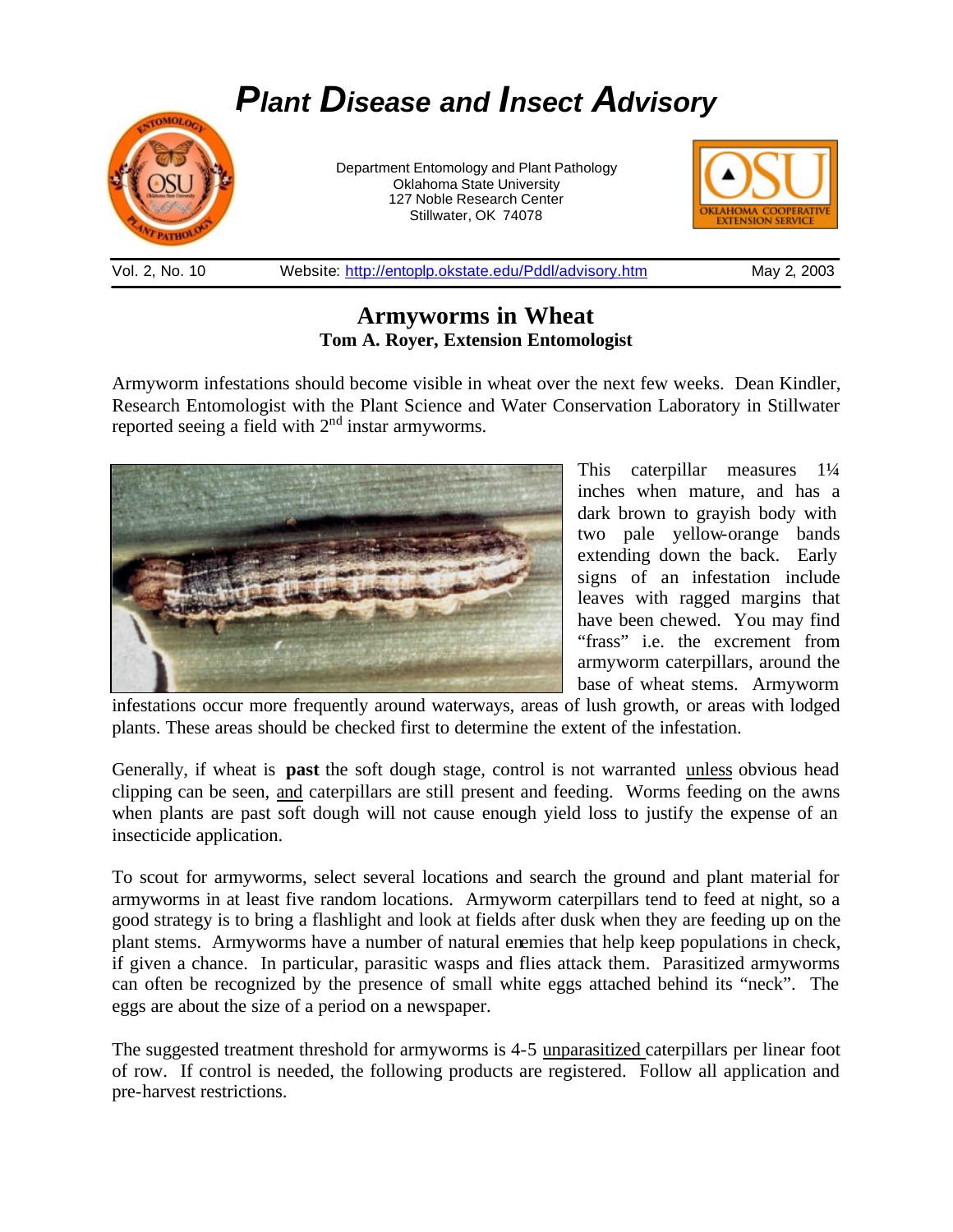| <b>Product</b>     | <b>Rate (amount of</b><br>product/acre) | <b>Grazing/Harvest Waiting Period</b> |
|--------------------|-----------------------------------------|---------------------------------------|
| Fury (Mustang Max) | $1.9 - 4.3$ fl oz                       | 14 days                               |
| Lannate            | $0.75 - 1.5$ pt                         | 14 days                               |
| Methyl parathion   | $1.5$ pt                                | 15 days                               |
| Sevin XLR          | $1 - 1.5$ qt                            | 21 days                               |
| Tracer             | $1.5 - 3$ fl oz                         | 21 days                               |
| Warrior            | $2.56 - 3.84$ fl oz                     | 30 days                               |

# **2003 Grasshopper Hatch Should Occur Soon Tom A. Royer, Extension Entomologist**

Over the last few years, Oklahoma ranchers have experienced economic numbers of grasshoppers in counties bordering the Red River, and grasshopper numbers seem to be increasing throughout western Oklahoma during this past year. Grasshoppers should begin hatching any time now, so ranchers and producers should be looking for "hot spots" of young grasshoppers hatching within the next few weeks.

It is nearly impossible to predict whether grasshoppers will become enough of a problem to

justify the expense of a spray application. Often, large numbers of nymphs will hatch, but as time, weather and natural enemies take their toll, they may not develop into a severe problem. This presents a dilemma, because the best time to control grasshoppers is when they are nymphs (which should occur from early May through late June). Full-grown, mobile adults are nearly impossible to control. If the infestations are spotted early, an insecticide application in egg hatching areas may reduce numbers to the extent that few acres will require chemical treatment later on. Egg hatching areas include fencerows, grassy terraces and roadside ditches.



I will provide some more detailed information on control options once the main hatch is underway. I do want to alert all hay producers that Dimilin 2L has been registered for use in improved pasture as of this past fall. Dimilin is very effective on grasshoppers when applied at the proper time. The label states that up to 2 fl. oz of product can be applied, either as one application, or two. If two applications are used, the sprays should be spread about 2-3 weeks apart. If one application is applied, hay should not be harvested for at least 1 day after application. I suggest that the wait should be longer (at least 3 days) to make sure the resident population has had a chance to ingest the product. RAAT applications (Reduced Area and Agent Treatments) which allows for Dimilin to be applied as a strip spray should be used only in native rangeland situations. Improved pasture has denser, more rapidly growing vegetation, and requires thorough coverage for Dimilin to be effective.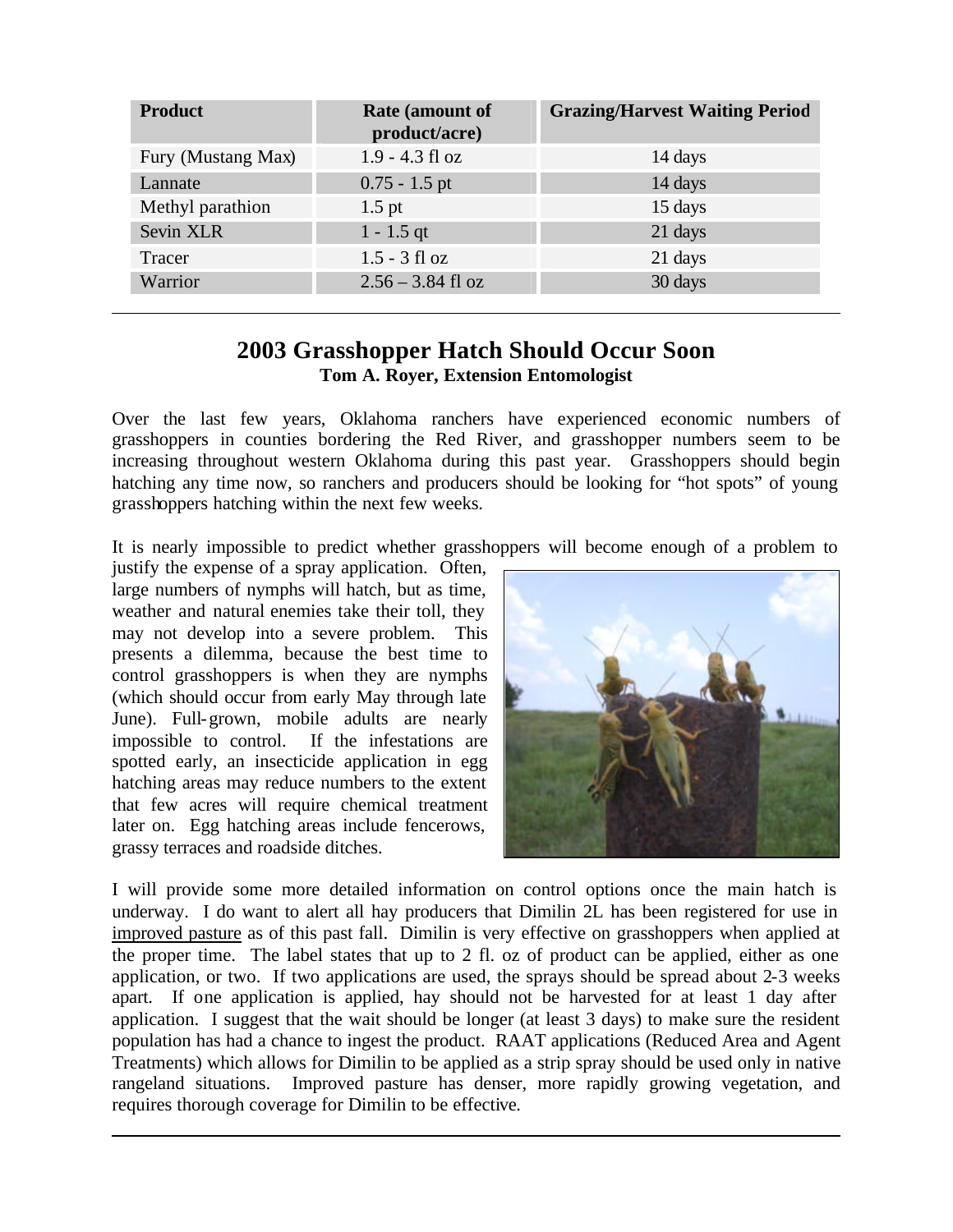### **Wheat Disease Update – Oklahoma – 02 May, 2003 Bob Hunger, Extension Wheat Pathologist**

Here's the latest of what I have seen or heard regarding wheat diseases around the state. Thanks to those of you that relayed information to me.

#### **Disease situation in Oklahoma:**

**Powdery mildew.** Although I'm still seeing powdery mildew (PM) on leaves of susceptible varieties, I have yet to see PM lesions on flag leaves and have seen only scattered lesions on the



F-1 leaves (leaves just below the flag). However, leaves below the F-1 leaf are sometimes heavily covered with PM. As the weather warms and the season progresses, "black dots" will begin to appear on leaves with heavy PM. These are cleistothecia, and are the overwintering/oversummering dormant bodies of the fungus that causes PM. Phil Pratt (Area Extension Specialist in Eastern OK) reported that PM was heavy or moderate on many varieties at the Eastern Experiment Station (near Haskell, OK) except for 2174, AP502CL, Above, Ok102, and 2137, which all had light or no PM.

**Leaf rust.** Wheat leaf rust continues to be light across Oklahoma. In **southwestern OK**, Dr. Brett Carver reported he saw no leaf rust in his breeder nursery near Altus, OK, which is expected because of the dry weather. In more **central OK**, Dr. Carver saw light or no leaf rust in trials near Kingfisher & Apache. **Around Stillwater** I've seen scattered pustules of leaf rust on flag leaves of susceptible varieties, but still not at a level that would be considered significant. Scattered leaf rust pustules also were seen by Phil and Ken Jackson **in eastern OK** at the variety-demo near Haskell, where the wheat was reported to be generally at the flowering stage. Finally, Brian Olson (Plant Disease Diagnostician at OSU) reported seeing only scattered leaf rust pustules (if any) across **central to northwestern OK** on a trip he took from Stillwater to

Ponca City to Medford to Alva to north of Freedom and then back through Mooreland, Seiling, Canton, Okeene, Hennessey and back to Stillwater. In the fields visited on this trip across **central to northern OK,** the wheat was generally fully flowering; however, some was just fully headed and not yet flowering.

**Stripe rust.** There definitely are "hot spots" of stripe rust especially **in central to north central OK**. A couple of these are just west of Stillwater, where in the old varieties of 'Loros' and 'Danne' many leaves were totally covered with stripe rust pustules. On

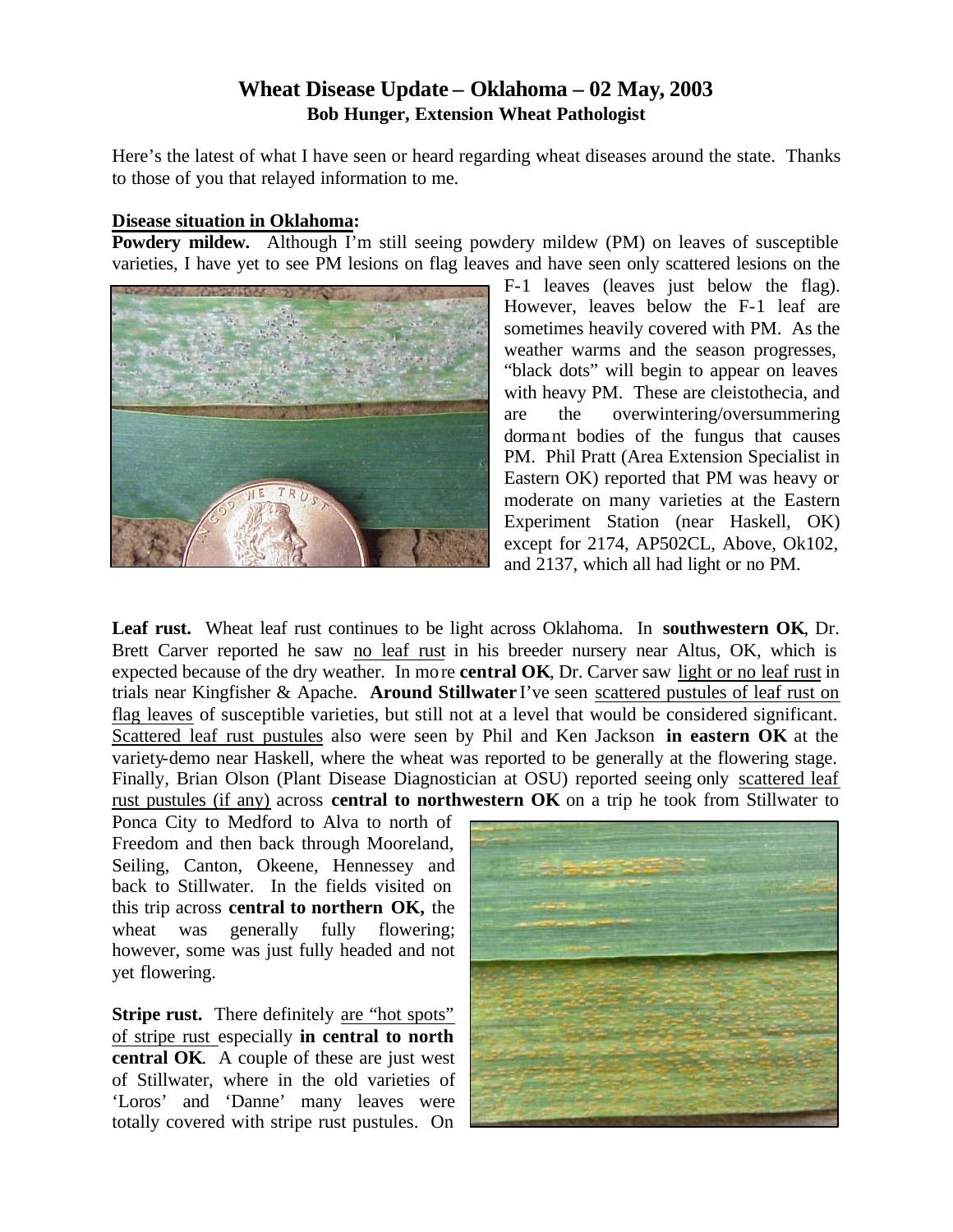these varieties, even flag leaves were heavily covered with sporulating "stripes." Dr. Carver reported moderate to fairly heavy stripe rust in the variety-demos at Kingfisher and Apache, and Brian found a field about two miles east of Hennessey that was heavily rusted with stripe rust. Hence, although I don't think the severity of stripe rust will be what it was 3 years ago, without doubt there will be some losses due to stripe rust again this year in Oklahoma.

**Barley yellow dwarf virus (BYDV).** BYDV symptoms continue to be observed over most of the state. In general, these symptoms seem to be occurring in "spots" in the field rather than over entire fields or large areas of fields. Brian reported that his impression was that symptoms and severity of BYDV seemed to get worse as he traveled to the north and west from Stillwater (he didn't get to the panhandle); however, he also felt that although BYDV was showing-up in most fields, it was occurring mostly in spots rather than over entire fields.

**Other diseases.** Brian brought back one sample of wheat from **a field close to Drummond** that appears to have symptoms of **either wheat streak mosaic virus or wheat soilborne mosaic virus**. He will run tests to see which virus is present.



Also, Dr. Gene Krenzer reported seeing multiple **sharpeyespot lesions** on wheat planted in plots in the grazing research-demo area near Marshall. Lesions were on lower stems of wheat planted both early and late, but seemed to be more numerous on the early planted wheat. The wheat, however, looked quite good at this point. Whether root rots will be a significant problem in Oklahoma wheat this year or not remains to be seen, and probably depends mostly on the type of weather we have through May. However, there have been enough observations of especially sharp eyespot (Rhizoctonia root rot) to suggest that if hot and dry conditions persist during the filling period, there likely will be some losses from root rots.

**Reports from other states:** I haven't heard anything new from other states.

# **Suggestions for Control of Grasshoppers in the Lawn and Garden Tom A. Royer, Extension Entomologist**

Grasshoppers were a hot topic for Oklahoma ranchers and homeowners last year. One question that I frequently get asked is, "What will grasshopper populations be like this year?" My best answer is "if I could predict the weather accurately, I might have a 50/50 chance of predicting grasshopper numbers." Temperature and rainfall are primary factors for determining grasshopper survival, but the presence of diseases and natural enemies, and the number of eggs laid by the previous year's population also affect final grasshopper numbers.

Joe Bullard, Extension Educator Agriculture in LeFlore County reported that grasshoppers have begun hatching this past week. These grasshoppers came from eggs that were deposited in the soil and started to develop last fall. During the coldest part of the winter, they "go to sleep" and resume developing in the spring. Peak egg-hatch usually occurs from late May to mid-June, and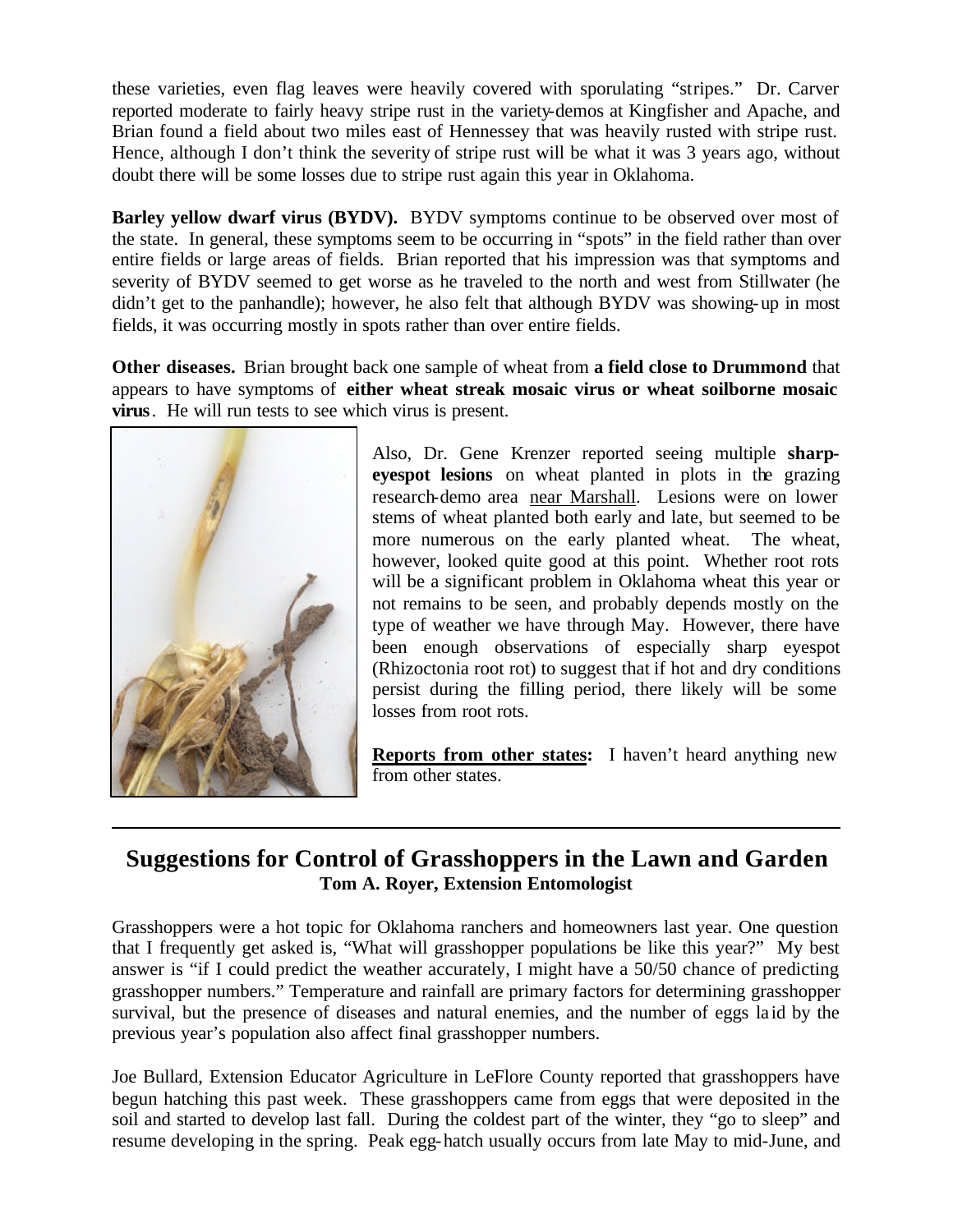different species will hatch at different times during the spring and early summer. Newly hatched grasshopper nymphs are very small, measuring less than  $\frac{1}{4}$  inches long, and may go unnoticed by the homeowner. After hatching, a grasshopper nymph will have to molt (shed its outer skin) six times in order to reach adulthood which will occur by early July.

While the preceding information is informative, most people I talk to want to know what they can do about their grasshopper problem. Unfortunately we, as homeowners often have very limited control over our surroundings (with the exception of our own yard); therefore our options for management are also limited. Homeowners really have three options available to them: (1) use of non-preferred plants in the landscape; (2) use of geotextile fabrics for physical protection of plants; and (3) use of residual insecticides.

Pest grasshoppers commonly encountered by homeowners feed on a variety of plants, but seem to favor certain plants over others. Dr. Mike Merchant, Extension Entomologist for Texas A&M University summarized some observations conducted by an extension horticulture agent and some Master Gardeners with regard to feeding preferences by hungry grasshoppers in 1998. Consider using some of the non-preferred plants in the landscape to keep some color and foliage in the landscape, even during a grasshopper onslaught.

**Preferred plants (Grasshoppers love them):** Althea Amaryllis, Bachelor's buttons, Bush honeysuckle, Butterfly bush, Canna lily, Cherry laurel, Day lily, Eleagnus, Hibiscus, Holly, Iris, Liriope, Mondograss, Peach, Photinia, Privet, Rose, Salvia, and Wisteria.

**Non-Preferred:** American beautyberry, Artemesia, Bridal wreath spirea, Coralberry, crape myrtle, Dwarf yaupon, Dwarf burning bush, Dwarf Mexican petunia, Eldarica (Afgan) pine, Euonymus, Forsythia, Juniper, Lantana, Moss rose, Nandina, Passion vine, Perennial dianthus, Persian lilac, Rock rose, Salvia greggii, Verbena (perennial) and Vitex.

Geotextile fabrics can be used as a physical barrier to help protect prized plants. They are made of a lightweight, spun fabric (Remay and others) that allow limited air circulation and permit sunlight to penetrate, but serve as a mechanical barrier. These fabrics can be found at garden centers or through garden supply catalogues. If grasshoppers become really numerous, they may start to feed on the fabric. In that situation, it might be necessary to apply a residual insecticide to the fabric before placing it on the plant. Select the insecticide based upon which products are labeled for the plant being protected.

Several products are available for grasshopper control in the yard and garden. They may have to be reapplied every 5-7 days to obtain adequate protection from large numbers of grasshopper adults. Products containing bifenthrin (Ortho Home Defense®) cyfluthrin (Bayer® Advanced Lawn and Garden Products) or lambda-cyhalothrin (Scimitar®) will probably provide longest residual control and quickest knockdown. Others containing permethrin (Spectracide Bug Stop<sup>®</sup>), esfenvalerate (Ortho Bug-B-Gone<sup>®</sup>), or carbaryl will work, but have slightly shorter residual activity. It is crucial that the label be followed because some insecticide products can injure sensitive plants.

Homeowners should realize that grasshopper adults are very mobile, and when they occur in large numbers, will likely overwhelm a landscape late in the year. They will likely abandon any "preference" and feed on nearly anything (including painted house siding). As adults they will